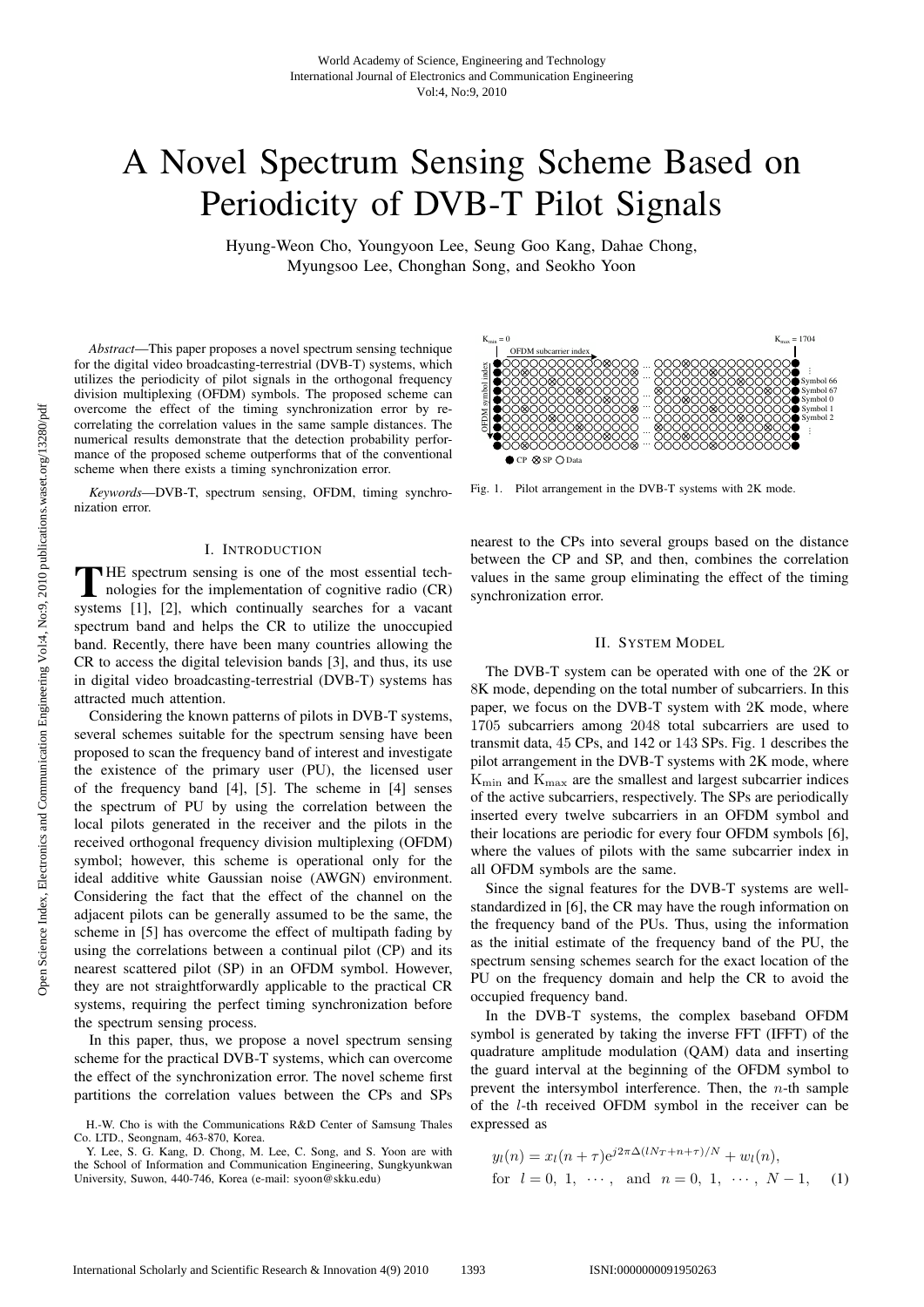where  $\tau$  is the timing synchronization error normalized to the sampling interval;  $\Delta$  is the frequency difference between the initial frequency estimate and real frequency of the PU normalized to the subcarrier spacing;  $N$  is the size of the IFFT;  $N_T$  is the number of the samples in the OFDM symbol including the guard interval; and  $w_l(n)$  is the AWGN sample with zero-mean and variance of  $\sigma_w^2 = \mathbf{E}\{|w_l(n)|^2\}$ , respectively. Here, the signal  $x_l(n)$  can be represented as

$$
x_l(n) = \frac{1}{\sqrt{N}} \sum_{k=0}^{N-1} X_l(k) H_l(k) e^{j2\pi kn/N},
$$
  
for  $l = 0, 1, \cdots$ , and  $n = 0, 1, \cdots, N-1$ , (2)

where  $X_l(k)$  is a pilot or data transmitted through the k-th subcarrier of the *l*-th OFDM symbol and  $H_l(k)$  is the channel frequency response on the  $k$ -th subcarrier of the  $l$ -th OFDM symbol.

Then, the FFT output corresponding to the  $k$ -th subcarrier of the l-th received OFDM symbol is given as

$$
Y_l(k) = e^{j2\pi \Delta l N_T/N} e^{j2\pi \tau k/N}
$$
  
 
$$
\times H_l(k - \Delta_i) X_l(k - \Delta) + W_l(k), \tag{3}
$$

where  $W_l(k)$  is the FFT output of the AWGN sample  $w_l(n)$ . From  $(1)$ , we can observe that the timing synchronization error causes the phase shift in the received OFDM symbol, resulting in the degradation of the spectrum sensing performance.

## III. CONVENTIONAL SCHEME

The conventional scheme searches for the frequency difference  $\Delta$  by exploiting information on the indices and values of the CPs and its nearest SPs in an OFDM symbol [5]. At first, the conventional scheme generates a template

$$
T_m(k) = \frac{X^{(m)}(k')}{X^{(m)}(k)},
$$
  
for  $k \in C_{cp}$  and  $m \in \{0, 1, 2, 3\},$  (4)

where  $C_{cp}$  is the set of subcarrier indices of CPs; m is the OFDM symbol index indicating one of the the four different pilot patterns described in Section II;  $X^m(k)$   $(X^m(k'))$  denotes the CP with the subcarrier index  $k$  (SP the nearest to the  $X^m(k)$  in the m-th pilot pattern. The value of the template is either +1 or -1 and known to the both transmitter and receiver, which will be used to align the sign of the correlation values

To search for the exact location of the PU on the frequency domain, the pilot pattern of the PU needs to be estimated prior to the estimation of frequency difference  $\Delta$ . By taking all the trial values of the  $\Delta$  into consideration, the pilot pattern estimate  $m_0$  is obtained as

$$
m_0 = \underset{m \in \{0, 1, 2, 3\}}{\arg \max} \Big\{ \mathbf{Re} \big( \Psi(f, m) \big) \Big\}, \quad \text{for} \quad |f| \le N/2, \tag{5}
$$

where  $\Psi(f, m) = \sum_{k \in C_{cp}} Y_0(k_m + f) Y_0^*(k'_m + f) T_m(k_m);$ f is the trial value of the frequency difference  $\Delta$ ; and  $k_m$  is  $(k'_m)$  the index of the CP with the index k (SP the nearest to

 $k_m$ ) in the m-th pilot pattern. Then, the relatively reliable  $\alpha$ trial values among all the trial values are selected as

$$
\{f_1, \dots, f_{\alpha}\} = \underset{|f| \le N/2}{\arg \max_{f} \{ \text{Re} \Big( \sum_{k \in C_{cp}} Y_0(k_{m_0} + f) \times Y_0^*(k'_{m_0} + f) T_{m_0}(k_{m_0}) \Big) \}, \tag{6}
$$

where  $\arg \max_c(\cdot)$  collects the  $\alpha$  largest values among f in  $|f|$   $\leq$   $N/2$ 

descending order. By exploiting the selected  $\alpha$  trial values, we can calculate the correlation value of the pilots in the D consecutive OFDM symbols as

$$
\Omega(\overline{f}) = \sum_{k \in C_{cp}} \sum_{l=0}^{D-1} Y_l(k_{m_0 \oplus l} + \overline{f})
$$
  
 
$$
\times Y_l^*(k'_{m_0 \oplus l} + \overline{f}) T_{m_0 \oplus l}(k_{m_0 \oplus l}), \tag{7}
$$

for  $\overline{f} \in \{f_1, f_2, \dots, f_\alpha\}$ , where  $m_0 \oplus l$  is the residue when the sum of the  $m_0$  and l is divided by 4, and D is the OFDM symbols used for estimation of  $\Delta$ . Then, the trial value

$$
\widehat{\Delta} = \underset{\overline{f} \in \{f_1, f_2, \dots, f_{\alpha}\}}{\arg \max}_{c} \Big\{ \mathbf{Re} \big( \Omega(\overline{f}) \big) \Big\},\tag{8}
$$

which maximizes the real value of (7) is determined to be the frequency difference between the initial frequency estimate and real frequency of the PU. If  $\alpha$  is set to be 1, the conventional scheme searches for the spectrum of PU by using only one received OFDM symbol.

In order to clarify the effect of the timing synchronization error on the conventional scheme, we can rewrite (7) as

$$
\Omega(\overline{f}) = \sum_{k \in C_{cp}} \sum_{l=0}^{D-1} e^{j2\pi \tau (k_{m_0 \oplus l} - k'_{m_0 \oplus l})/N} \times \left| H_l(k_{m_0 \oplus l} + \overline{f} - \Delta) \right|^2 X_l(k_{m_0 \oplus l} + \overline{f} - \Delta) \times X_l^*(k'_{m_0 \oplus l} + \overline{f} - \Delta) \frac{X^{(m_0 \oplus l)}(k'_{m_0 \oplus l})}{X^{(m_0 \oplus l)}(k_{m_0 \oplus l})} + \widehat{W}_l(k_{m_0 \oplus l}), \tag{9}
$$

where  $W_l(k_{m_0\oplus l})$  is the noise component. As shown in (9), the timing synchronization error  $\tau$  causes the phase rotation, resulting in the performance degrade of the conventional spectrum sensing scheme.

## IV. PROPOSED SCHEME

When we correlate the value between each CP and the SP the nearest to the CP for every CPs, the correlation values can be classified into several groups depending on the predetermined sample distances ( $\pm 3$ ,  $\pm 6$ ,  $\pm 9$ , and  $\pm 12$ ), which stems from the fact that the pilot signals are located periodically over the consecutive OFDM symbols. Then the correlation values in the same group have the same effect of the timing synchronization error, since the correlation values with the same sample distance undergo the same effect of the timing synchronization error. Thus, we propose a novel spectrum sensing scheme which overcomes the effect of the timing synchronization error by re-correlating a correlation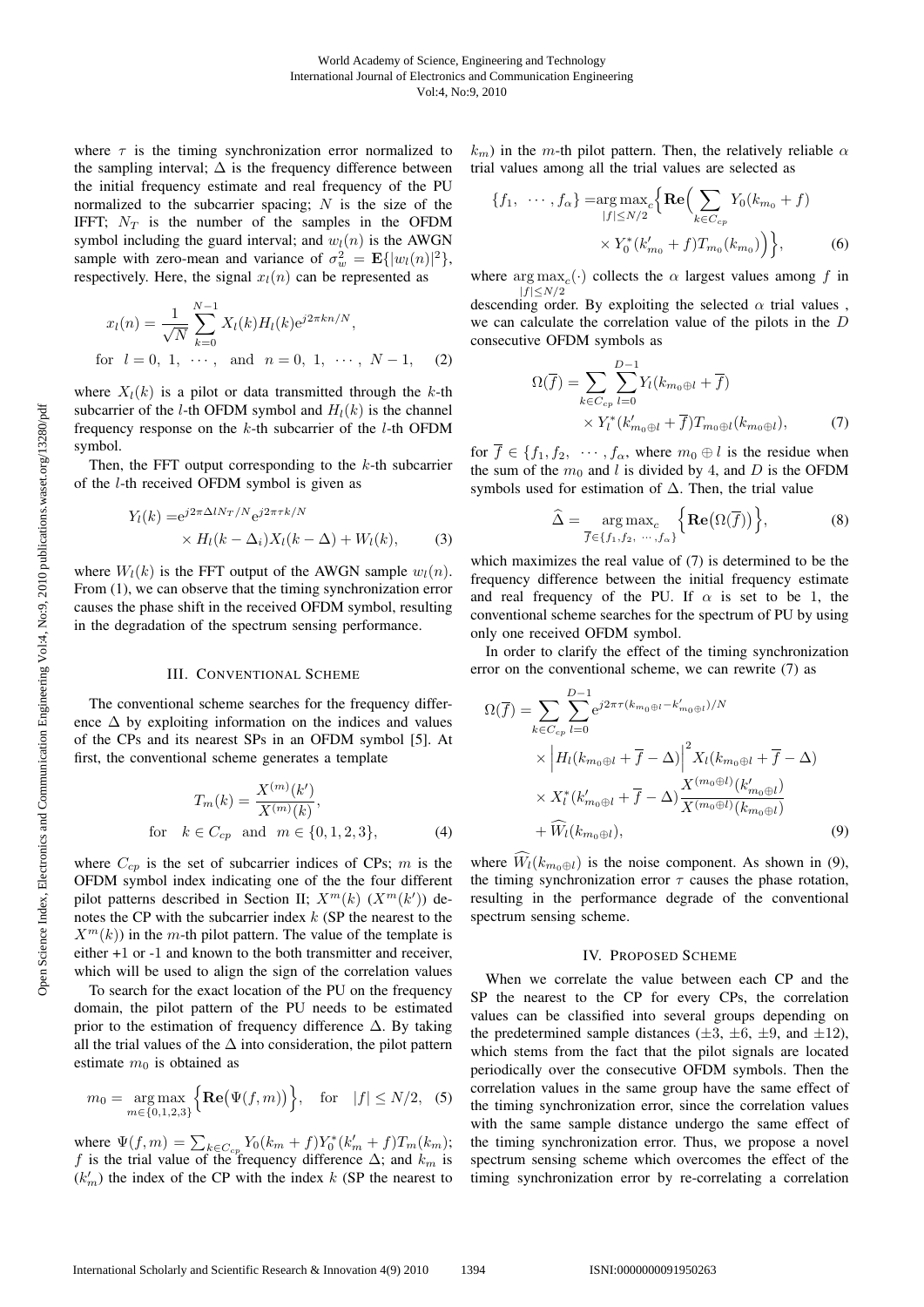value with the correlation value in the same group. This procedure is performed for all pilot patterns and all trial values of the frequency difference  $\Delta$ , then the trial value which maximizes the real value of the re-correlation is determined to be the estimate of the frequency difference  $\Delta$  between the initial frequency estimate and real frequency of the PU.

With the same approach as in (4), the proposed scheme generates a template

$$
T_m(I_{g,m}(k)) = \frac{X^{(m)}(I_{g,m}(k) + g)}{X^{(m)}(I_{g,m}(k))},
$$
  
for  $m \in \{0, 1, 2, 3\},$  (10)

where  $g$  is the sample distance between the CP and the SP the nearest to the CP and  $I_{q,m}(i)$  is the subcarrier index of the *i*-th CP that belongs to the group with the sample distance  $q$  in the  $m$ -th pilot pattern. Then, the pilot pattern in the received OFDM symbol is estimated as

$$
m_0 = \underset{m \in \{0, 1, 2, 3\}}{\arg \max} \Big\{ \mathbf{Re}(\Lambda(f, m)) \Big\}, \text{ for } |f| \le N/2, (11)
$$

where  $\Lambda(f, m)$  is given as

$$
\Lambda(f,m) = \sum_{l=0}^{D-1} \sum_{g \in G} \sum_{i=1}^{G_n(g)-1} \sum_{j=i+1}^{G_n(g)} Y_l(I_{g,m \oplus l}(i) + f) \times Y_l^*(I_{g,m \oplus l}(i) + g + f)T_{m \oplus l}(I_{g,m \oplus l}(i)) \times \left\{ Y_l(I_{g,m \oplus l}(j) + f)Y_l^*(I_{g,m \oplus l}(j) + g + f) \right. \times T_{m \oplus l}(I_{g,m \oplus l}(j)) \right\}^*,
$$
\n(12)

where G is the set of the sample distances and  $G_n(g)$  is the number of the CPs with the sample distance  $q$ .

As mentioned previously, then, we classify the correlation values between a CPs and the SPs the nearest to the CPs into several groups according to the predetermined sample distances. Then, we re-correlate the correlation values in the same group as

$$
\Gamma(f) = \sum_{l=0}^{D-1} \sum_{g \in G} \sum_{i=1}^{G_n(g)-1} \sum_{j=i+1}^{G_n(g)} Y_l(I_{g,m_0 \oplus l}(i) + f) \times Y_l^*(I_{g,m_0 \oplus l}(i) + g + f) T_{m_0 \oplus l}(I_{g,m_0 \oplus l}(i)) \times \left\{ Y_l(I_{g,m_0 \oplus l}(j) + f) Y_l^*(I_{g,m_0 \oplus l}(j) + g + f) \times T_{m_0 \oplus l}(I_{g,m_0 \oplus l}(j)) \right\}^*.
$$
\n(13)

Finally, the proposed spectrum sensing scheme determines the trial value of  $f$  which maximizes the correlation value in (13) to be the estimate of the frequency difference  $\Delta$  and informs the CR to avoid the frequency band occupied by the PU.

$$
\widehat{\Delta} = \underset{|f| \le N/2}{\arg \max} \Big\{ \mathbf{Re} \big( \Gamma(f) \big) \Big\}.
$$
 (14)

It should be noted that proposed spectrum sensing scheme is not influenced by the timing synchronization error, which



Fig. 2. Detection probabilities of the conventional and the proposed schemes when the SNR is 5 dB.

can be confirmed by rewriting the (13) as

$$
\Gamma(f) = \sum_{l=0}^{D-1} \sum_{g \in G} \sum_{i=1}^{G_n(g)-1} \sum_{j=i+1}^{G_n(g)} \left| H_l(A) \right|^2 X_l(A) \times X_l^*(A+g) \frac{X^{(m_0 \oplus l)}(I_{g,m_0 \oplus l}(i)+g)}{X^{(m_0 \oplus l)}(I_{g,m_0 \oplus l}(i))} \left| H_l(B) \right|^2 \times X_l^*(B) X_l(B+g) \times \left\{ \frac{X^{(m_0 \oplus l)}(I_{g,m_0 \oplus l}(j)+g)}{X^{(m_0 \oplus l)}(I_{g,m_0 \oplus l}(j))} \right\}^* + \widehat{W}_l(I_{g,m_0 \oplus l}(j)),
$$
\n(15)

where  $A = I_{g,m_0 \oplus l}(i) + f - \Delta$ ,  $B = I_{g,m_0 \oplus l}(j) + f - \Delta$ , and  $W_l(I_{g,m_0\oplus l}(j))$  is the noise components.

### V. SIMULATION RESULTS

In this section, the proposed scheme is compared to the conventional scheme in terms of the detection probability in the Rayleigh multipath channel environment. We consider DVB-T systems with 2K mode and 4-QAM data modulation. The simulation parameters used in the simulation are as follows: the guard interval size of 128,  $D = 1$  or 2,  $N = 2048$ ,  $\Delta = 1$ , and  $\alpha = N$ . Also, the number of the multipath is set to be 10 with path delays of 0, 10,  $\cdots$ , 90 samples. The amplitude of each path varies independently from the others according to the Rayleigh distribution with an exponential power delay profile and the power ratio of the first fading tap to the last fading tap is set to be 20 dB. The phase of each path is uniformly distributed in  $(-\pi, \pi]$  and the Doppler frequency is set to be 100 Hz.

Fig. 2 shows the detection probabilities of the conventional and proposed schemes as the function of the timing synchronization error. The signal to noise ratio (SNR)  $\rho$  is defined as  $\rho \triangleq \sigma_x^2/\sigma_w^2$  with  $\sigma_x^2 = \mathbf{E}\{|x_l(n+\tau)|^2\}$ , which is set to be 5 dB and the timing synchronization error is normalized to the length of one OFDM symbol. From the figure, we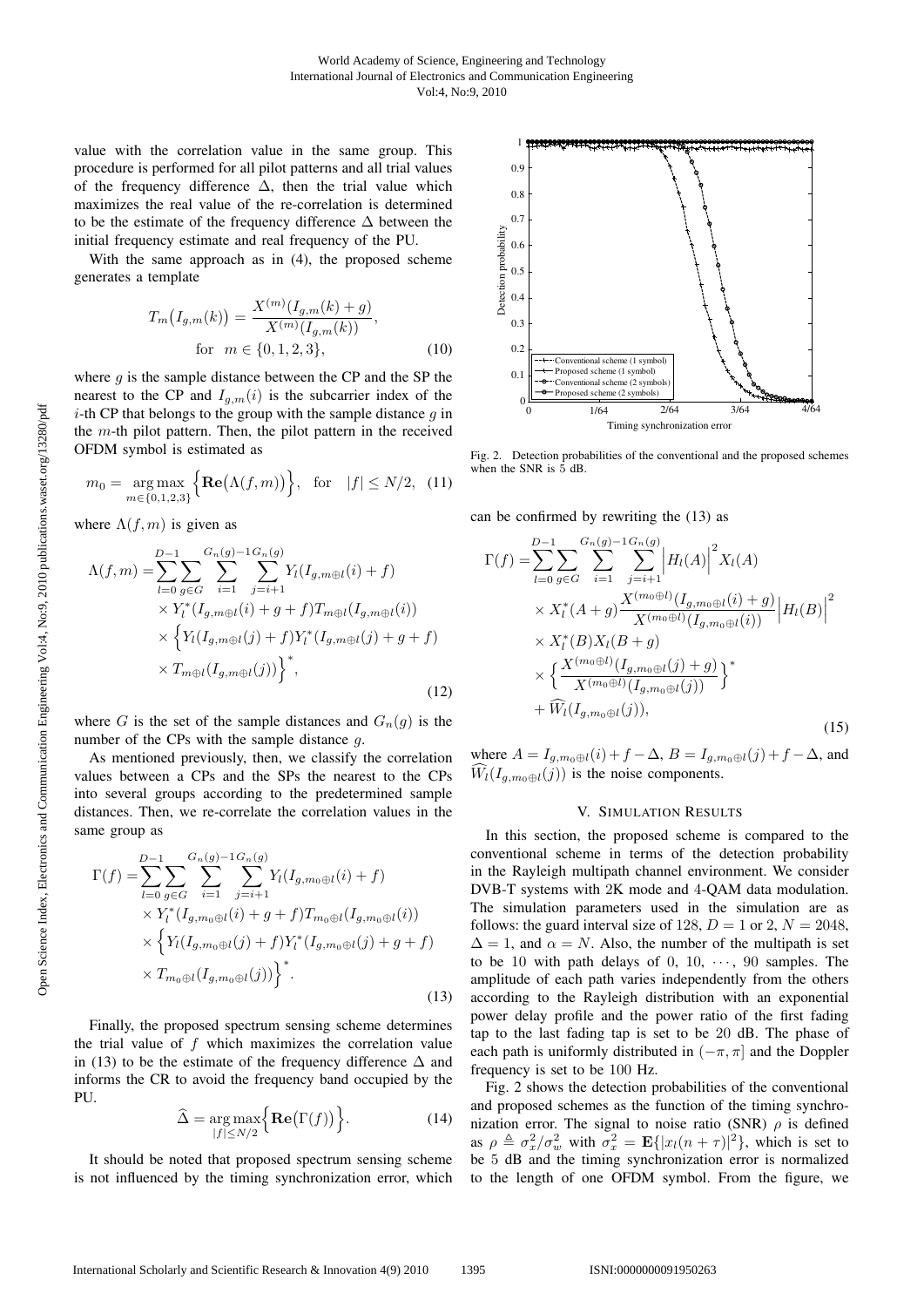

Fig. 3. Detection probabilities of the conventional and the proposed schemes when the timing synchronization error is 60 samples.



Fig. 4. Detection probabilities of the conventional and the proposed schemes when the timing synchronization error is 80 samples.

can see that the detection probability of the conventional scheme degrades as the timing synchronization increases, whereas the proposed scheme searches for the spectrum of PU robustness to the timing synchronization error. Fig. 3 and Fig. 4 compare the detection probabilities of the conventional and the proposed schemes with the fixed timing synchronization error of 60 and 80 in terms of the SNR, respectively. When they are normalized to the length of one OFDM symbol, the timing timing synchronization errors are 15/512 and 5/128, respectively. From Fig. 3 and Fig. 4, we can also confirm that the proposed scheme outperforms the conventional scheme in terms of the detection probability regardless of the value of timing synchronization error.

# VI. CONCLUSION

In this paper, we have proposed a novel spectrum sensing scheme based on the periodicity of the pilot signals in the OFDM symbol of the DVB-T systems. The proposed scheme is robust to the timing synchronization error by partitioning the correlation values between the CPs and SPs nearest to the CPs into several groups based on the sample distances, and then, combining the correlation values in the same group eliminating the effect of the timing synchronization error. From the simulation results, it has been shown that the detection probability of the proposed scheme does not degrade when there exists a timing synchronization error, whereas the conventional scheme fails to sense the spectrum of PU.

#### ACKNOWLEDGMENT

This work was supported by the National Research Foundation (NRF) of Korea under Grant 2010-0014610 with funding from the Ministry of Education, Science and Technology (MEST), Korea, by a Grant-in-Aid of Samsung Thales, and by the Information Technology Research Center (ITRC) program of the National IT Industry Promotion Agency (NIPA) under Grant NIPA-2010-C1090-1011-0005 and a Manpower Development Program for Energy & Resources with funding from the Ministry of Knowledge and Economy (MKE), Korea.

#### **REFERENCES**

- [1] D. Cabric, S. M. Mishra, R. W. Brodersen, "Implementation issues in spectrum sensing for cognitive radios," in *Proc. Asilomar Conf. Sig. Syst. Comput.*, CD-ROM, Pacific Grove, CA, Nov. 2004.
- [2] T. Yucek and H. Arslan, "A survey of spectrum sensing algorithms fo cognitive radio applications," *IEEE Commun. Surveys* & *Tutorials*, vol. 11, no. 1, pp. 116-130, 1st Quarter 2009.
- [3] Federal Communications Commission, "Notice of proposed rule making FCC04-113: Unlicensed operation in the TV broadcast bands," ET Docket No. 04-186, May 2004.
- [4] P. Liu, B.-B. Li, Z.-Y. Lu, and F.-K. Gong, "A new frequency synchronization scheme for OFDM," *IEEE Trans. Consumer Electron.*, vol. 50, no. 3, pp. 823-828, Aug. 2004.
- [5] K.-T. Lee and J.-S. Seo, "Pilot-aided frequency offset estimation for digital video broadcasting systems," *IEICE Trans. Commun.*, vol. E90-B, no. 11, pp. 3327-3329, Nov. 2007.
- [6] ETSI EN 300 744, "Digital video broadcasting (DVB); framing structure, channel coding and modulation for digital terrestrial television," ETSI, Tech. Rep., Jan. 2001.

Hyung-Weon Cho has been studying for Ph.D degree in electrical & electronic engineering from Yonsei University and has been working for Communications R&D Center of Samsung Thales Co. LTD., Seongnam, Korea, as a senior engineer.

Youngyoon Lee received his B.S.E and M.S.E degrees in electric and electrical engineering and mobile system engineering from Sungkyunkwan University, Suwon, Korea, in 2007 and 2009, respectively. He received the best paper award from School of Information and Communication Engineering in Sungkyunkwan University, 2008. He is currently working toward the Ph.D. degree in the School of Information and Communication Engineering at Sungkyunkwan University. His current research interests include orthogonal frequency division multiplexing (OFDM) and cognitive radio (CR).

Seung Goo Kang received his B.S.E degree in electric and electrical engineering from Sungkyunkwan University, Suwon, Korea, in 2010. He is currently working toward the M.S.E. degree in the School of Information and Communication Engineering at Sungkyunkwan University. His current research interests include orthogonal frequency division multiplexing (OFDM) and cognitive radio (CR).